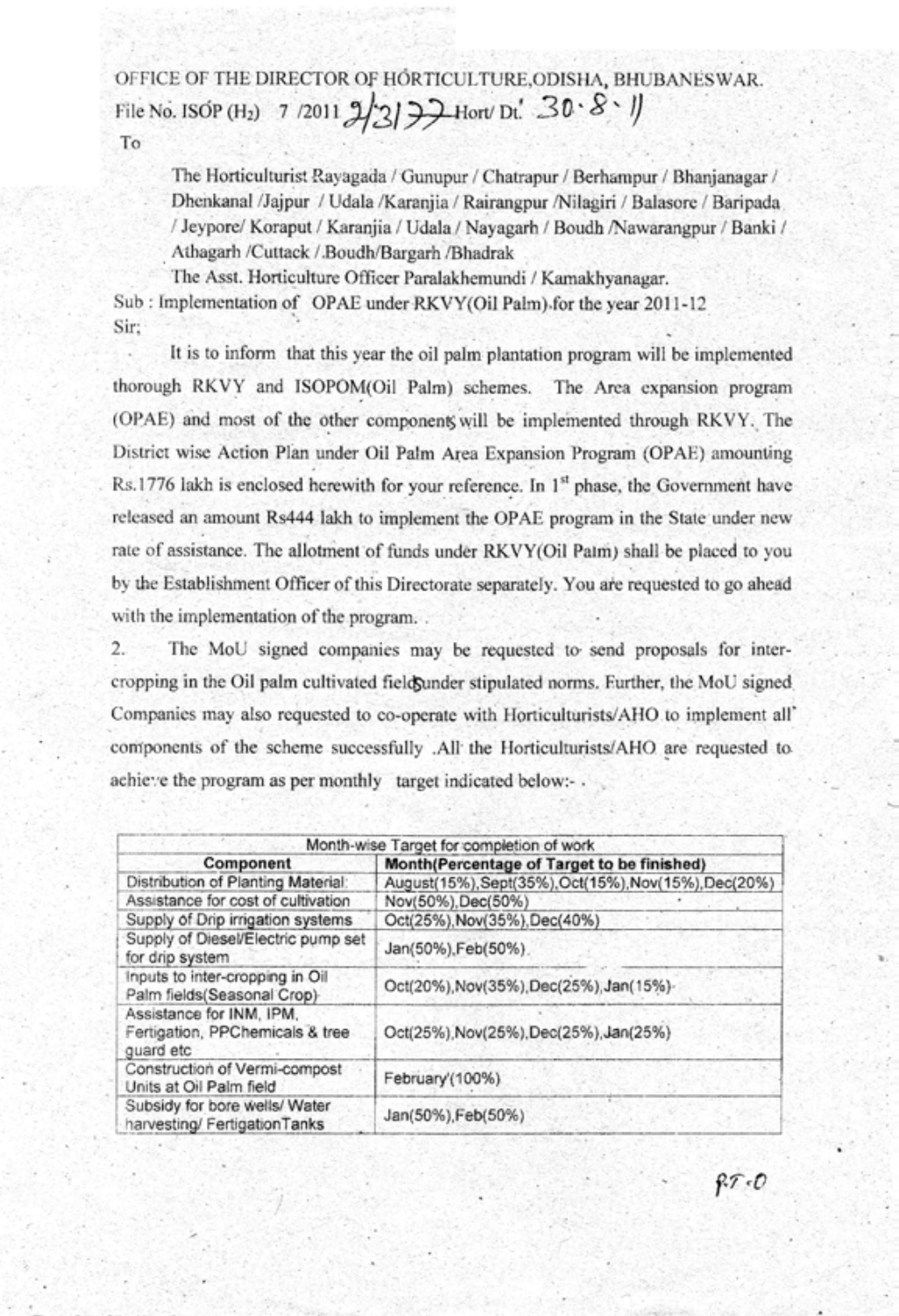you are therefore requested to submit MPR & report for utilization of funds to the hard copy by post & soft copy through email undersigned in both (oilpalm.dho@gmail.com) by 1st day of every succeeding month. The Utilisation Certificate must be submitted to undersign on the OGFR 19A form in duplicate with a marginal heading "UTILISATION CERTFICATE AGAINST THE FUNDS UNDER RKVY(OIL PALM) FOR THE YEAR 2011-12" along with separate forwarding letter.

 $-2-$ 

This may be treated as ' MOST URGENT'.

Yours Faithfully,

Director of Horticulture 70/08/11 Hort/Dt  $30 - 8$   $11$ 

Memo No. 9/3/78

Copy along with copy of AAP RKVY(Oil Palm) and breakup statements the Establishment Officer O/o the DH (O) for information & necessary action.

Director of Horticulture, Orissa

Memo. 23129

dated  $30.8$ . //

Copy along with copy of the enclosure forwarded to the Deputy Director of Horticulture, Koraput / Berhampur / Cuttack / Dhenkanal / Baripada / Balasore/ Sakhigopal / Phulbani for information and necessary action

Memono..... 3/3/80 dated. 30.81/

Copy to Manager, M/s Lakshmi Balaji Oils Pvt Ltd, Karshaka Maharshi Hospital, Main Road, Parvatipuram, Vizianagaram, Andhra Pradesh, email-drdjrao@gmail.com / Godrej Oil Plantation Ltd, Opp- All India Radio Station, Padmanagar, Berhampur, emailbr.rao@godrejagrovet.com / M/s Ruchi Soya industries Ltd, MIG-11, Kalidaspur main Haripur(Post), Balaswar, email-Suzuki Show room. Road, Oppsudhansu.mishra96@gmail.com M/s 3f Oilpalm Agrotech Ltd, Station Road, Dhenkanal, email-Debi123.2008@rediffmail.com M/s Vaidehi Palm Pvt Ltd , Durga  $-752084$ ;emailcolony. Dassapalla, Navagara 57.5 bazaar info@vaidehipalm.com.ashutosh@vaidehipalm.com for information and necessary action.

Sulide Tolell

Director of Horticulture.Oris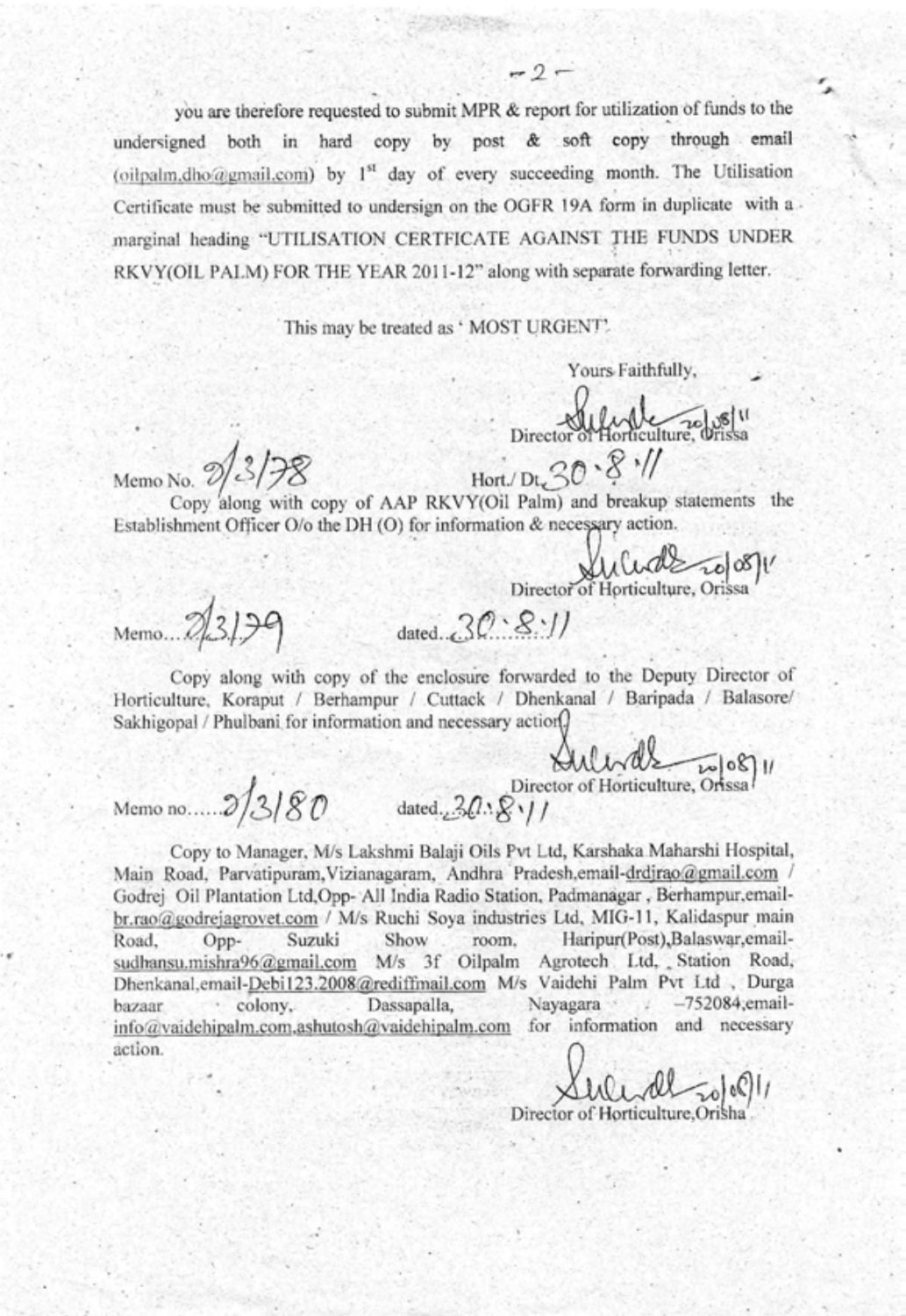|                 | Annual Action Plan for 2011-12 under RKVY (Oil Palm) |                 |                     |                      |       |              |            |                 |       |                           |       |                  |              |             |              |                  |             |                 |        |         |        |
|-----------------|------------------------------------------------------|-----------------|---------------------|----------------------|-------|--------------|------------|-----------------|-------|---------------------------|-------|------------------|--------------|-------------|--------------|------------------|-------------|-----------------|--------|---------|--------|
|                 |                                                      |                 | Planting<br>Name of |                      |       |              | 1st $Yr$ . | Drip irrigation |       | Diesel                    |       | Inputs for       |              | INM, IPM,   |              | Vermi-           |             | Subsidy on      |        | Misc.   | Total  |
|                 |                                                      |                 | Hort/AHO            | Materials            |       | Maintenance  |            | @ Rs.10450/-    |       | Pumpset                   |       | Intercropping    |              | Tree guard  |              | compost          |             | Bore-well       |        | Conting |        |
| SI              | Name of the                                          | Name of the     |                     | @Rs.10000/-per<br>ha |       | @ Rs.6000/-  |            | per ha          |       | @Rs.10000/-<br>@Rs.10000/ |       |                  | @Rs.5000/-   |             | @Rs.15000/   |                  | @Rs.50000/- |                 | encies |         |        |
| No.             | Company                                              | <b>District</b> |                     |                      |       |              | per ha     |                 |       |                           |       |                  | per ha (50%) |             | per ha (50%) | per unit         |             | per unit (50%)  |        |         |        |
|                 |                                                      |                 |                     |                      |       |              |            |                 |       |                           |       |                  |              |             |              | (50%)            |             |                 |        |         |        |
|                 |                                                      |                 |                     | Phy                  | Fin   | Phy          | Fin        | Phy             | Fin   | Phy                       | Fin   | Phy              | Fin          | Phy         | Fin          | Phy              | Fin         | Phy             | Fin    | Fin     | Fin    |
| $\overline{1}$  |                                                      | 1.Nawarangapur  | Nawarangpur         | 100                  | 10.00 | 100          | 6.00       | 80              | 8.36  | 55                        | 5.50  | 50               | 5.00         | 100         | 5.00         | 15               | 2.25        | 10              | 5.00   | 0.00    | 47.11  |
|                 |                                                      |                 | <b>Total</b>        | 100                  | 10.00 | 100          | 6.00       | 80              | 8.36  | 55                        | 5.50  | 50               | 5.00         | 100         | 5.00         | 15               | 2.25        | 10              | 5.00   | 0.00    | 47.11  |
| $\overline{2}$  | M/s Lakshmi<br>Balaji Oils Pvt.<br>Ltd., Rayagada    |                 | Koraput             | 50                   | 5.00  | 50           | 3.00       | 40              | 4.18  | 30                        | 3.00  | 25               | 2.50         | 50          | 2.50         | $\overline{7}$   | 1.05        | 5               | 2.50   |         | 23.73  |
| 3               |                                                      | 2.Koraput       | Jeypore             | 100                  | 10.00 | 100          | 6.00       | 80              | 8.36  | $\overline{55}$           | 5.50  | 50               | 5.00         | 100         | 5.00         | 15               | 2.25        | 10              | 5.00   | 0.00    | 47.11  |
|                 |                                                      |                 | <b>Total</b>        | 150                  | 15.00 | 150          | 9.00       | 120             | 12.54 | 85                        | 8.50  | 75               | 7.50         | 150         | 7.50         | 22               | 3.30        | 15              | 7.50   | 0.00    | 70.84  |
| 4               |                                                      |                 | Rayagada            | 100                  | 10.00 | 100          | 6.00       | 80              | 8.36  | 55                        | 5.50  | 50               | 5.00         | 100         | 5.00         | 15               | 2.25        | 10              | 5.00   | 0.00    | 47.11  |
| 5               |                                                      | 3.Rayagada      | Gunupur             | 200                  | 20.00 | 200          | 12.00      | 160             | 16.72 | 110                       | 11.00 | 100              | 10.00        | 200         | 10.00        | 30               | 4.50        | 22              | 11.00  | 0.00    | 95.22  |
|                 |                                                      |                 | <b>Total</b>        | 300                  | 30.00 | 300          | 18.00      | 240             | 25.08 | 165                       | 16.50 | 150              | 15.00        | 300         | 15.00        | 45               | 6.75        | 32              | 16.00  | 0.00    | 142.33 |
|                 | <b>Total Target</b>                                  |                 |                     | 550                  | 55.00 | 550          | 33.00      | 440             | 45.98 | 305                       | 30.50 | 275              | 27.50        | 550         | 27.50        | 82               | 12.30       | 57              | 28.50  | 0.00    | 260.28 |
| 6               |                                                      | 4.Bargada       | Bargada             | 350                  | 35.00 | 350          | 21.00      | 285             | 29.78 | 190                       | 19.00 | 175              | 17.50        | 350         | 17.50        | 52               | 7.80        | 38              | 19.00  | 0.00    | 166.58 |
| $\overline{7}$  |                                                      |                 | Padampur            | 100                  | 10.00 | 100          | 6.00       | 80              | 8.36  | 55                        | 5.50  | 50               | 5.00         | 100         | 5.00         | 15               | 2.25        | 10              | 5.00   | 0.00    | 47.11  |
|                 |                                                      |                 | <b>Total</b>        | 450                  | 45.00 | 450          | 27.00      | 365             | 38.14 | 245                       | 24.50 | 225              | 22.50        | 450         | 22.50        | 67               | 10.05       | 48              | 24.00  | 0.00    | 213.69 |
| 8               | M/s Godrej Oil                                       |                 | Berhampur           | 50                   | 5.00  | 50           | 3.00       | 40              | 4.18  | 30                        | 3.00  | 25               | 2.50         | 50          | 2.50         | $\overline{7}$   | 1.05        | 5               | 2.50   | 0.00    | 23.73  |
| 9               | Plantation Ltd.                                      | 5.Ganjam        | Chhatrapur          | 150                  | 15.00 | 150          | 9.00       | 120             | 12.54 | 80                        | 8.00  | 75               | 7.50         | 150         | 7.50         | 22               | 3.30        | 16              | 8.00   | 0.00    | 70.84  |
|                 | 10 Berhampur                                         |                 | Bhanjanagar         | 150                  | 15.00 | 150          | 9.00       | 120             | 12.54 | 80                        | 8.00  | 75               | 7.50         | 150         | 7.50         | 22               | 3.30        | 16              | 8.00   | 0.00    | 70.84  |
|                 |                                                      |                 | <b>Total</b>        | 350                  | 35.00 | 350          | 21.00      | 280             | 29.26 | 190                       | 19.00 | $\overline{175}$ | 17.50        | 350         | 17.50        | 51               | 7.65        | 37              | 18.50  | 0.00    | 165.41 |
| 11              |                                                      | 6.Gajapati      | AHO.Pkd             | 50                   | 5.00  | 50           | 3.00       | 40              | 4.18  | 30                        | 3.00  | 25               | 2.50         | 50          | 2.50         | $\overline{7}$   | 1.05        | 5               | 2.50   | 0.00    | 23.73  |
|                 |                                                      |                 | <b>Total</b>        | 50                   | 5.00  | 50           | 3.00       | 40              | 4.18  | 30                        | 3.00  | 25               | 2.50         | 50          | 2.50         | $\overline{7}$   | 1.05        | 5               | 2.50   | 0.00    | 23.73  |
|                 | <b>Total Target</b>                                  |                 |                     | 850                  | 85.00 | 850          | 51.00      | 685             | 71.58 | 465                       | 46.50 | 425              | 42.50        | 850         | 42.50        | $\overline{125}$ | 18.75       | $\overline{90}$ | 45.00  | 0.00    | 402.83 |
| 12              |                                                      |                 | Dhenkanal           | $\Omega$             | 0.00  | $\Omega$     | 0.00       | $\Omega$        | 0.00  | 0                         | 0.00  | $\mathbf 0$      | 0.00         | $\mathbf 0$ | 0.00         | $\Omega$         | 0.00        | $\Omega$        | 0.00   | 0.00    | 0.00   |
| 13              |                                                      | 7.Dhenkanal     | AHO.K.nagar         | $\Omega$             | 0.00  | $\Omega$     | 0.00       | $\Omega$        | 0.00  | $\Omega$                  | 0.00  | $\mathbf 0$      | 0.00         | $\mathbf 0$ | 0.00         | $\Omega$         | 0.00        | $\Omega$        | 0.00   | 0.00    | 0.00   |
| 14              |                                                      |                 | AHO.Hindol          | $\Omega$             | 0.00  | $\Omega$     | 0.00       | $\Omega$        | 0.00  | $\Omega$                  | 0.00  | $\mathbf 0$      | 0.00         | $\mathbf 0$ | 0.00         | $\Omega$         | 0.00        | $\Omega$        | 0.00   |         | 0.00   |
|                 | M/s.3F OilPalm                                       |                 | <b>Total</b>        | $\mathbf{0}$         | 0.00  | $\mathbf{0}$ | 0.00       | $\mathbf{0}$    | 0.00  | $\mathbf{0}$              | 0.00  | $\mathbf 0$      | 0.00         | $\mathbf 0$ | 0.00         | $\bf{0}$         | 0.00        | $\mathbf{0}$    | 0.00   | 0.00    | 0.00   |
| 15              | <b>Agrotech Pvt</b>                                  |                 | Cuttack             | 60                   | 6.00  | 60           | 3.60       | 50              | 5.23  | 35                        | 3.50  | 30               | 3.00         | 60          | 3.00         | 9                | 1.35        | 6               | 3.00   | 0.00    | 28.68  |
| 16              | Ltd. Dhenkanal                                       | 8.Cuttack       | Athagarh            | 60                   | 6.00  | 60           | 3.60       | 50              | 5.23  | 35                        | 3.50  | 30               | 3.00         | 60          | 3.00         | 9                | 1.35        | 6               | 3.00   | 0.00    | 28.68  |
| $\overline{17}$ |                                                      |                 | Banki               | 80                   | 8.00  | 80           | 4.80       | 65              | 6.79  | 40                        | 4.00  | 40               | 4.00         | 80          | 4.00         | 12               | 1.80        | 9               | 4.50   | 0.00    | 37.89  |
|                 |                                                      |                 | <b>Total</b>        | 200                  | 20.00 | 200          | 12.00      | 165             | 17.24 | 110                       | 11.00 | 100              | 10.00        | 200         | 10.00        | 30               | 4.50        | 21              | 10.50  | 0.00    | 95.24  |
| 18              |                                                      | 9.Jajpur        | Jajpur              | $\Omega$             | 0.00  | $\Omega$     | 0.00       | $\Omega$        | 0.00  | 0                         | 0.00  | $\mathbf 0$      | 0.00         | $\mathbf 0$ | 0.00         | $\mathbf 0$      | 0.00        | $\overline{7}$  | 3.50   | 0.00    | 3.50   |
|                 |                                                      |                 | <b>Total</b>        | $\bf{0}$             | 0.00  | $\Omega$     | 0.00       | $\bf{0}$        | 0.00  | 0                         | 0.00  | $\bf{0}$         | 0.00         | $\bf{0}$    | 0.00         | $\mathbf{0}$     | 0.00        | $\overline{7}$  | 3.50   | 0.00    | 3.50   |
|                 | <b>Total Target</b>                                  |                 |                     | 200                  | 20.00 | 200          | 12.00      | 165             | 17.24 | 110                       | 11.00 | 100              | 10.00        | 200         | 10.00        | 30               | 4.50        | 28              | 14.00  | 0.00    | 98.74  |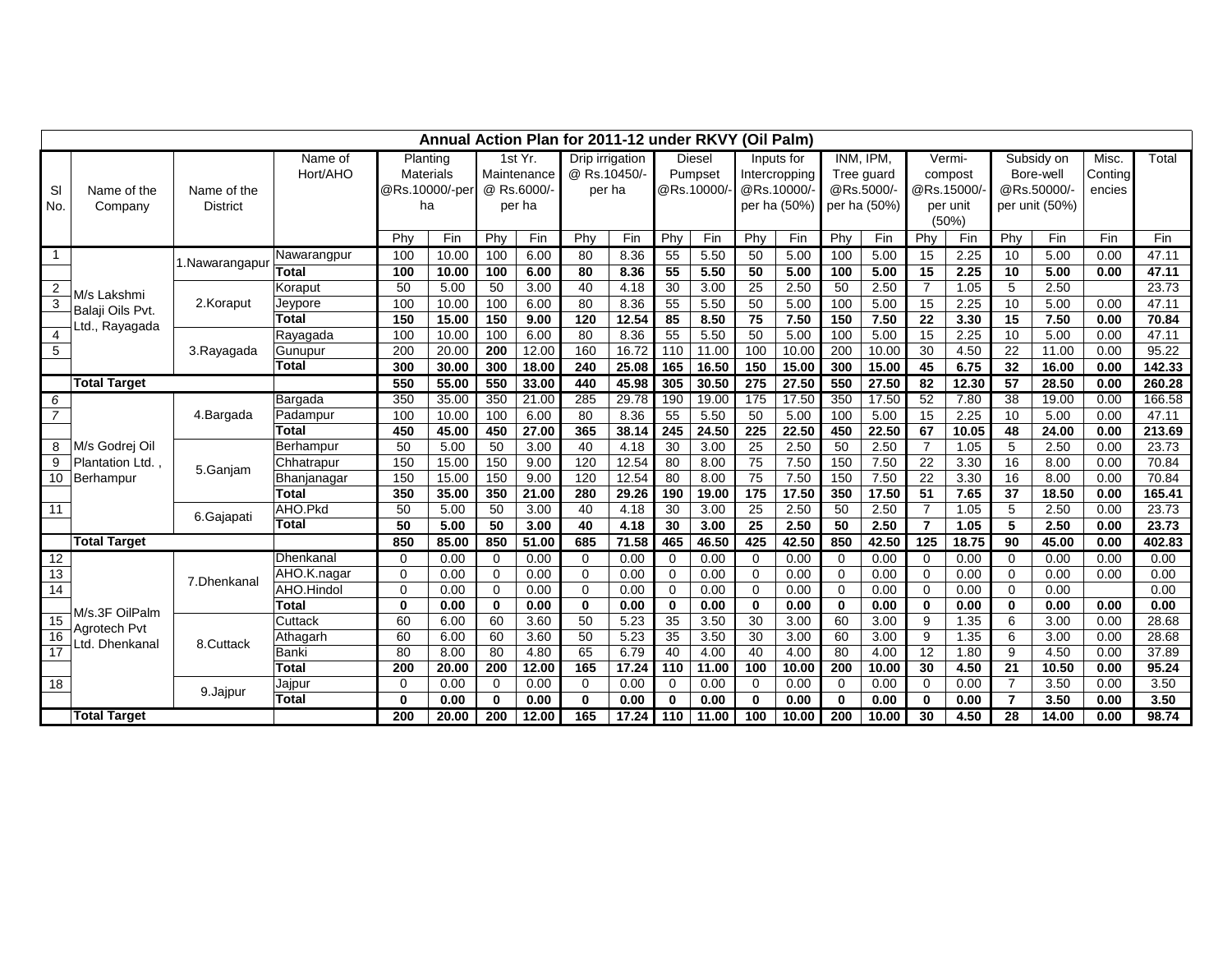|                     |                     |                                | Name of                      |       | Planting                                     |        | 1st Yr. |         | Drip irrigation<br>@ Rs.10450/- |       | Diesel<br>Pumpset  |              | Inputs for<br>Intercropping |              | IPM.<br>INM.<br>Tree guard |          | Vermi-<br>compost |                | Subsidy on<br>Bore-well |        | Misc.   | Total |
|---------------------|---------------------|--------------------------------|------------------------------|-------|----------------------------------------------|--------|---------|---------|---------------------------------|-------|--------------------|--------------|-----------------------------|--------------|----------------------------|----------|-------------------|----------------|-------------------------|--------|---------|-------|
|                     | Name of the         |                                | Hort/AHO<br><b>Materials</b> |       | Maintenance<br>@Rs.10000/-per<br>@ Rs.6000/- |        |         | Conting |                                 |       |                    |              |                             |              |                            |          |                   |                |                         |        |         |       |
| SI                  |                     | Name of the<br><b>District</b> |                              |       |                                              |        |         |         | per ha                          |       | @Rs.10000/-        |              | @Rs.10000/                  |              | @Rs.5000/-                 |          | @Rs.15000/        |                | @Rs.50000/-             |        |         |       |
| No.                 | Company             |                                |                              |       | ha                                           | per ha |         |         |                                 |       |                    | per ha (50%) |                             | per ha (50%) |                            | per unit |                   | per unit (50%) |                         |        |         |       |
|                     |                     |                                |                              |       |                                              |        |         |         |                                 |       |                    |              |                             |              |                            |          | (50%)             |                |                         |        |         |       |
|                     |                     |                                |                              | Phy   | Fin                                          | Phy    | Fin     | Phy     | Fin                             | Phy   | Fin                | Phy          | Fin                         | Phy          | Fin                        | Phy      | Fin               | Phy            | Fin                     | Fin    | Fin     |       |
| 19                  |                     |                                | Baripada                     | 300   | 30.00                                        | 300    | 18.00   | 245     | 25.60                           | 160   | 16.00              | 150          | 15.00                       | 300          | 15.00                      | 45       | 6.75              | 32             | 16.00                   | 0.00   | 142.35  |       |
| $\frac{20}{21}$     |                     |                                | Rairangpur                   | 10    | 1.00                                         | 10     | 0.60    | 7       | 0.73                            | 5     | 0.50               | 5            | 0.50                        | 10           | 0.50                       |          | 0.15              |                | 0.50                    | 0.00   | 4.48    |       |
|                     |                     | 10.Mayurbhani                  | Udala                        | 200   | 20.00                                        | 200    | 12.00   | 165     | 17.24                           | 100   | 10.00              | 100          | 10.00                       | 200          | 10.00                      | 30       | 4.50              | 22             | 11.00                   | 0.00   | 94.74   |       |
|                     | M/s Ruchi Soya      |                                | Karanjia                     | 140   | 14.00                                        | 140    | 8.40    | 115     | 12.02                           | 75    | 7.50               | 70           | 7.00                        | 140          | 7.00                       | 21       | 3.15              | 15             | 7.50                    | 0.00   | 66.57   |       |
|                     | Industries Ltd.,    |                                | Total                        | 650   | 65.00                                        | 650    | 39.00   | 532     | 55.59                           | 340   | 34.00              | 325          | 32.50                       | 650          | 32.50                      | 97       | 14.55             | 70             | 35.00                   | 0.00   | 308.14  |       |
| 23                  | Balasore            | 11.Bhadrak                     | Bhadrak                      | 300   | 30.00                                        | 300    | 18.00   | 245     | 25.60                           | 160   | 16.00              | 150          | 15.00                       | 300          | 15.00                      | 45       | 6.75              | 32             | 16.00                   | 0.00   | 142.35  |       |
|                     |                     |                                | Total                        | 300   | 30.00                                        | 300    | 18.00   | 245     | 25.60                           | 160   | 16.00              | 150          | 15.00                       | 300          | 15.00                      | 45       | 6.75              | 32             | 16.00                   | 0.00   | 142.35  |       |
| $\overline{24}$     |                     | 12.Balasore                    | Balasore                     | 440   | 44.00                                        | 440    | 26.40   | 360     | 37.62                           | 235   | 23.50              | 220          | 22.00                       | 440          | 22.00                      | 65       | 9.75              | 48             | 24.00                   | 0.00   | 209.27  |       |
| $\overline{25}$     |                     |                                | AHO.Nilagiri                 | 10    | 1.00                                         | 10     | 0.60    | 8       | 0.84                            | 5     | 0.50               | 5            | 0.50                        | 10           | 0.50                       |          | 0.15              |                | 0.50                    | 0.00   | 4.59    |       |
|                     |                     |                                | Total                        | 450   | 45.00                                        | 450    | 27.00   | 368     | 38.46                           | 240   | 24.00              | 225          | 22.50                       | 450          | 22.50                      | 66       | 9.90              | 49             | 24.50                   | 0.00   | 213.86  |       |
|                     | <b>Total Target</b> |                                |                              | 1400  | 140.00                                       | 1400   | 84.00   | 1145    | 119.65 740                      |       | 74.00              | 700          | 70.00                       | 1400         | 70.00                      | 208      | 31.20             | 151            | 75.50                   | 0.00   | 664.35  |       |
| 26                  |                     |                                | Nayagarh                     | 340   | 34.00                                        | 340    | 20.40   | 275     | 28.74                           | 185   | 18.50              | 170          | 17.00                       | 340          | 17.00                      | 51       | 7.65              | 37             | 18.50                   | 0.00   | 161.79  |       |
|                     | Vaidehi Palm Pvt    | 13. Nayagarh                   | AHO.Nandanban                | 160   | 16.00                                        | 160    | 9.60    | 130     | 13.59                           | 85    | 8.50               | 80           | 8.00                        | 160          | 8.00                       | 24       | 3.60              | 17             | 8.50                    | 0.00   | 75.79   |       |
| $\overline{28}$     | ltd                 |                                | Total                        | 500   | 50.00                                        | 500    | 30.00   | 405     | 42.32                           | 270   | 27.00              | 250          | 25.00                       | 500          | 25.00                      | 75       | 11.25             | 54             | 27.00                   | 0.00   | 237.573 |       |
|                     |                     | 14. Boudh                      | <b>Boudh</b>                 | 200   | 20.00                                        | 200    | 12.00   | 160     | 16.72                           | 110   | 11.00              | 100          | 10.00                       | 200          | 10.00                      | 30       | 4.50              | 20             | 10.00                   | 0.00   | 94.22   |       |
| 29                  |                     |                                | Total                        | 200   | 20.00                                        | 200    | 12.00   | 160     | 16.72                           | 110   | 11.00              | 100          | 10.00                       | 200          | 10.00                      | 30       | 4.50              | 20             | 10.00                   | 0.00   | 94.22   |       |
| <b>Total Target</b> |                     |                                | 700                          | 70.00 | 700                                          | 42.00  | 565     | 59.04   | 380                             | 38.00 | 350                | 35.00        | 700                         | 35.00        | 105                        | 15.75    | 74                | 37.00          | 0.00                    | 331.79 |         |       |
|                     | 30 Estt.Officer     | DH(O)                          |                              | 0     | 0.00                                         | 0      | 0.00    | 0       | 0.00                            |       | 0.00               | 0            | 0.00                        |              | 0.00                       | $\Omega$ | 0.00              | 0              | 0.00                    | 18.00  | 18.00   |       |
|                     |                     |                                | G.Total                      | 3700  | 370.00                                       | 3700   | 222.00  | 3000    |                                 |       | 313.50 2000 200.00 | 1850         | 185.00                      | 3700         | 185.00                     | 550      | 82.50             | 400            | 200.00                  | 18.00  | 1776.00 |       |